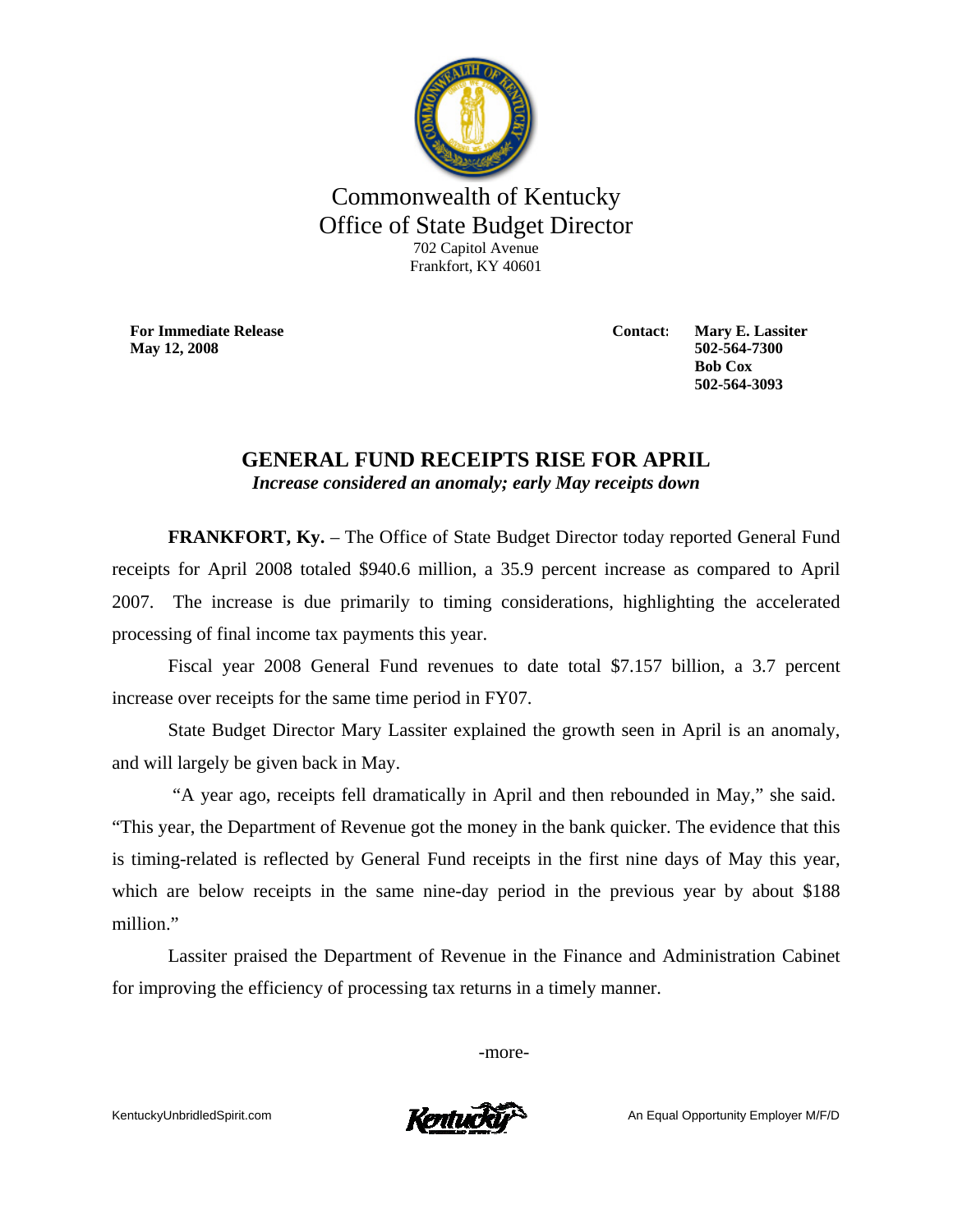Lassiter said she does not believe that April's receipts signal any change in Kentucky's economic or revenue outlook from the reduced projection adopted by the Consensus Forecasting Group in January, upon which the revised budget was based. That estimate called for reduced revenues from budgeted levels, with a total increase in the fiscal year of just 0.7 percent. The General Fund budget was reduced as a result of the revenue shortfall earlier this year.

The following is a summary of receipts among the major accounts:

- Sales and use tax rose 14.8 percent compared to a year earlier when delays depressed receipts;
- Individual income tax receipts grew 92.1 percent from last April due to several timing issues including processing of final payments and lingering effects from HB 1 of the 2006 Special Session;
- Revenues from the corporation income tax fell from April 2007 by 78.4 percent again due principally to aftereffects of HB 1;
- Coal severance taxes grew 48.9 percent;
- Cigarette tax revenues were up 3.0 percent;
- Property taxes increased 8.6 percent compared to last year due to timing shifts; and
- Lottery revenues were up 6.7 percent.

Road Fund revenues dipped by 0.5 percent in April 2008 compared to April 2007 revenues. Through April, Road Fund revenues in FY08 have increased by 4.8 percent compared to the same time period in FY07. The consensus revenue estimates expect a total of \$1.283 billion in Road Fund revenues for FY08. Based upon these projections, Road Fund receipts must rise by 3.8 percent in the final months to meet the revised official consensus estimate.

Among the major accounts in the Road Fund, motor fuels taxes were up 3.2 percent despite the increased price of gasoline at the pump. Motor vehicle usage taxes decreased 5.7 percent. License and privilege taxes fell 7.5 percent, and nontax receipts dropped 12.7 percent primarily due to a decrease in departmental fees. Collections during April totaled \$113.5 million, bringing in more than \$1.053 billion to date during this fiscal year.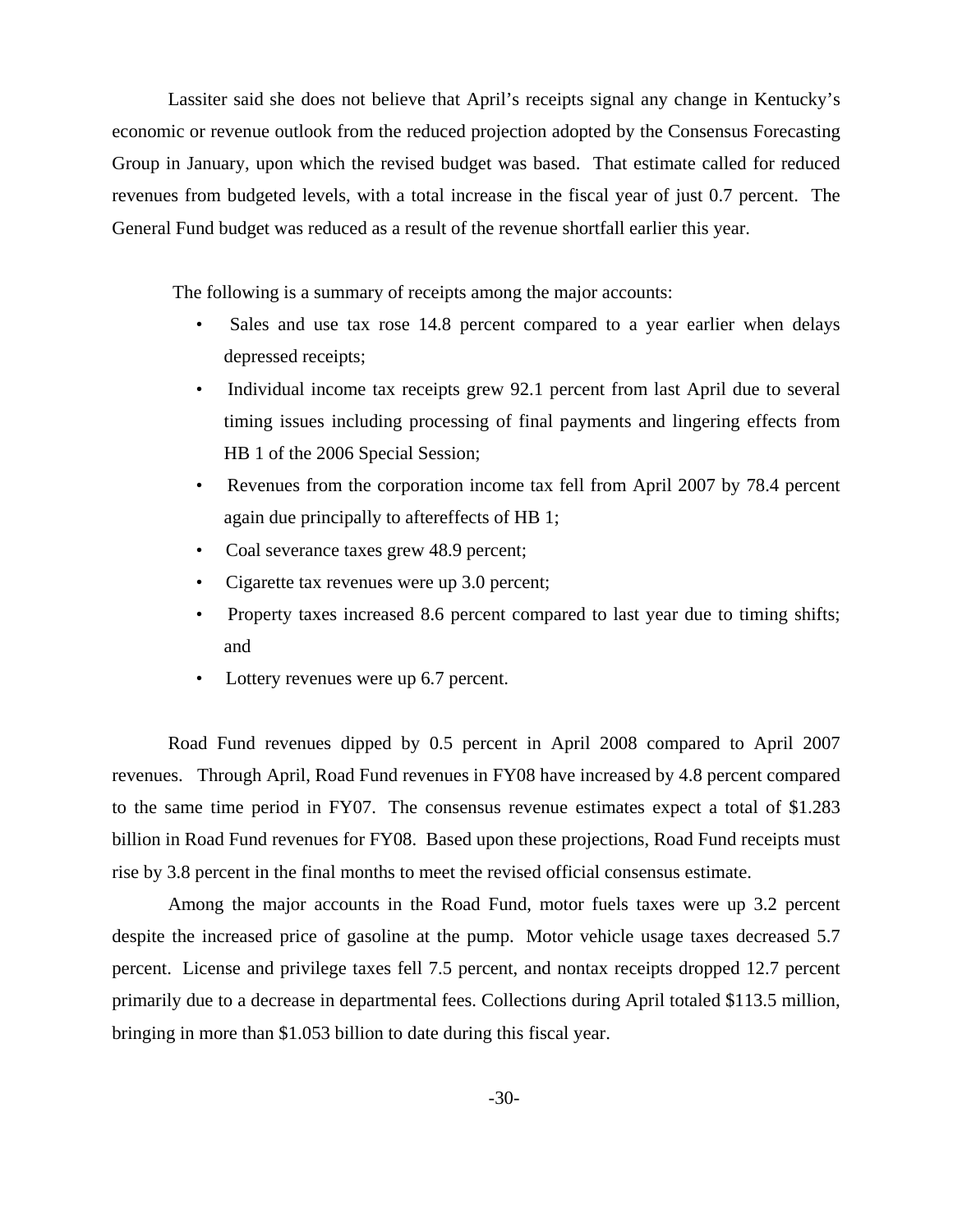## **KENTUCKY STATE GOVERNMENT REVENUE 1. GENERAL FUND REVENUE**

|                                                                             | <b>APRIL</b>          |                        |                          | <b>JULY THROUGH APRIL</b> |                          |                |  |
|-----------------------------------------------------------------------------|-----------------------|------------------------|--------------------------|---------------------------|--------------------------|----------------|--|
|                                                                             | 2008                  | 2007                   | % Change                 | FY 2008                   | FY 2007                  | % Change       |  |
| <b>TOTAL GENERAL FUND</b>                                                   | \$940,569,590         | \$692,189,197          | 35.9%                    | \$7,157,068,001           | \$6,901,569,498          | 3.7%           |  |
| <b>Tax Receipts</b>                                                         | \$922,732,683         | \$671,918,203          | 37.3%                    | \$6,905,967,843           | \$6,660,552,603          | 3.7%           |  |
| Sales and Gross Receipts                                                    | \$260,442,825         | \$225,068,104          | 15.7%                    | \$2,766,820,970           | \$2,659,929,013          | 4.0%           |  |
| <b>Beer Consumption</b>                                                     | 520,866               | 216,063                | 141.1%                   | 5,367,961                 | 4,897,690                | 9.6%           |  |
| Beer Wholesale                                                              | 3,710,434             | 1.628.309              | 127.9%                   | 40,572,109                | 35,671,657               | 13.7%          |  |
| Cigarette                                                                   | 13,713,773            | 13,320,630             | 3.0%                     | 142,243,192               | 137,978,492              | 3.1%           |  |
| <b>Distilled Spirits Case Sales</b><br><b>Distilled Spirits Consumption</b> | 7,903<br>781,940      | 5,282<br>531,720       | 49.6%<br>47.1%           | 86,193<br>8,587,742       | 79,190<br>8,062,171      | 8.8%<br>6.5%   |  |
| <b>Distilled Spirits Wholesale</b>                                          | 2,013,770             | 1,450,773              | 38.8%                    | 21,972,683                | 20,169,636               | 8.9%           |  |
| Insurance Premium                                                           | (128, 867)            | (35, 889)              | $\hspace{0.05cm} \ldots$ | 88,973,618                | 85,961,542               | 3.5%           |  |
| Pari-Mutuel                                                                 | 574,840               | 133,016                | 332.2%                   | 3,216,214                 | 2,885,623                | 11.5%          |  |
| Race Track Admission                                                        | 0                     | 0                      | ---                      | 181,075                   | 190,362                  | $-4.9%$        |  |
| Sales and Use                                                               | 232,361,277           | 202,422,566            | 14.8%                    | 2,390,365,032             | 2,303,691,125            | 3.8%           |  |
| Wine Consumption                                                            | 176,876               | 85,009                 | 108.1%                   | 1,962,082                 | 1,827,661                | 7.4%           |  |
| Wine Wholesale                                                              | 878,174               | 455,853                | 92.6%                    | 9,916,146                 | 8,914,906                | 11.2%          |  |
| <b>Telecommunications Tax</b>                                               | 5,069,141             | 4,390,067              | 15.5%                    | 45,988,476                | 42,819,624               | 7.4%           |  |
| <b>Other Tobacco Products</b>                                               | 762,698               | 464,705                | 64.1%                    | 7,388,446                 | 6,779,333                | 9.0%           |  |
| License and Privilege                                                       | \$54,618,998          | \$18,460,694           | 195.9%                   | \$388,607,388             | \$294,470,296            | 32.0%          |  |
| Alc. Bev. License Suspension                                                | 82,000                | 75,030                 | 9.3%                     | 732,310                   | 527,591                  | 38.8%          |  |
| Coal Severance                                                              | 21,778,541            | 14,621,783             | 48.9%                    | 188,499,737               | 177,642,131              | 6.1%           |  |
| <b>Corporation License</b>                                                  | 659,599               | 958,073                | $-31.2%$                 | 2,853,811                 | 10,325,676               | $-72.4%$       |  |
| Corporation Organization                                                    | 4,500                 | 14,879                 | $-69.8%$                 | 240,691                   | 88,467                   | 172.1%         |  |
| <b>Occupational Licenses</b>                                                | 13,279                | 2,731                  | 386.2%                   | 102,733                   | 114,259                  | $-10.1%$       |  |
| Oil Production                                                              | 894,799               | 238,719                | 274.8%                   | 7,706,268                 | 4,739,398                | 62.6%          |  |
| Race Track License                                                          | $\Omega$              | $\mathbf 0$            | ---                      | 194,510                   | 283,675                  | $-31.4%$       |  |
| <b>Bank Franchise Tax</b>                                                   | 1,082,340             | 410.648                | 163.6%                   | 71,375,052                | 63,676,645               | 12.1%<br>0.3%  |  |
| <b>Driver License Fees</b><br><b>Minerals Severance</b>                     | 39,780<br>1,031,443   | 50,448<br>757,652      | $-21.1%$<br>36.1%        | 504,265<br>13,690,575     | 502,661<br>11,886,112    | 15.2%          |  |
| <b>Natural Gas Severance</b>                                                | 2,586,414             | 1,330,732              | 94.4%                    | 25,625,466                | 24,683,681               | 3.8%           |  |
| <b>Limited Liability Entity</b>                                             | 26,446,305            | $\Omega$               | $\overline{\phantom{a}}$ | 77,081,970                | $\Omega$                 | $\overline{a}$ |  |
| Income                                                                      | \$568,212,876         | \$393,733,151          | 44.3%                    | \$3,200,437,510           | \$3,164,385,708          | 1.1%           |  |
| Corporation                                                                 | 23,872,665            | 110,314,904            | -78.4%                   | 334,154,413               | 749,666,783              | $-55.4\%$      |  |
| Individual                                                                  | 544,340,211           | 283,418,248            | 92.1%                    | 2,866,283,096             | 2,414,718,925            | 18.7%          |  |
| Property                                                                    | \$31,844,117          | \$29,322,563           | 8.6%                     | \$475,720,853             | \$478,361,857            | $-0.6%$        |  |
| Building & Loan Association                                                 | 12,355                | 11,999                 | 3.0%                     | 247,856                   | 475,525                  | -47.9%         |  |
| General - Real                                                              | 3,757,710             | 4,054,495              | $-7.3%$                  | 232,690,933               | 223,680,967              | 4.0%           |  |
| General - Tangible                                                          | 20,734,142            | 21,525,547             | $-3.7%$                  | 181,469,645               | 183,454,607              | $-1.1%$        |  |
| <b>Omitted &amp; Delinquent</b>                                             | 5,852,602             | 3,276,337              | 78.6%                    | 24,720,050                | 29,579,716               | $-16.4%$       |  |
| <b>Public Service</b>                                                       | 1,478,575             | 452,699                | 226.6%                   | 35,544,549                | 40,106,026               | $-11.4%$       |  |
| Other                                                                       | 8,732                 | 1,486                  | 487.6%                   | 1,047,820                 | 1,065,016                | $-1.6%$        |  |
| Inheritance                                                                 | \$4,653,742           | \$2,245,185            | 107.3%                   | \$43,830,838              | \$34,409,740             | 27.4%          |  |
| <b>Miscellaneous</b>                                                        | \$2,960,126           | \$3,088,506            | $-4.2\%$                 | \$30,550,284              | \$28,995,989             | $5.4\%$        |  |
| Legal Process                                                               | 1,904,964             | 2,168,074              | $-12.1%$                 | 20,248,695                | 20,727,416               | $-2.3%$        |  |
| T. V. A. In Lieu Payments                                                   | 1,055,161             | 918,640                | 14.9%                    | 10,279,021                | 8,200,046                | 25.4%          |  |
| Other                                                                       | 0                     | 1,792                  | $-100.0%$                | 22,569                    | 68,527                   | -67.1%         |  |
| <b>Nontax Receipts</b>                                                      | \$20,548,863          | \$18,462,896           | 11.3%                    | \$247,109,695             | \$228,799,390            | 8.0%           |  |
| <b>Departmental Fees</b>                                                    | 2,682,170             | 2,010,039              | 33.4%                    | 25,308,289                | 22,662,357               | 11.7%          |  |
| <b>PSC Assessment Fee</b>                                                   | 1,940                 | 375                    | 417.6%                   | 10,673,484                | 12,297,887               | $-13.2%$       |  |
| Fines & Forfeitures                                                         | 2,297,927             | 2,594,132              | $-11.4%$                 | 23,719,194                | 22,173,001               | 7.0%           |  |
| Interest on Investments                                                     | 100,949<br>16,000,000 | 111,417                | $-9.4%$<br>6.7%          | 1,211,858                 | 1,172,626<br>153,125,113 | 3.3%<br>1.7%   |  |
| Lottery<br>Sale of NOx Credits                                              | 41,250                | 15,000,000<br>$\Omega$ | $\qquad \qquad \cdots$   | 155,761,591<br>9,576,850  | 611,600                  | 1465.9%        |  |
| Miscellaneous                                                               | (575, 374)            | (1,253,067)            | ---                      | 20,858,429                | 16,756,808               | 24.5%          |  |
| <b>Redeposit of State Funds</b>                                             | (\$2,711,955)         | \$1,808,098            | $-250.0%$                | \$3,990,463               | \$12,217,505             | $-67.3%$       |  |